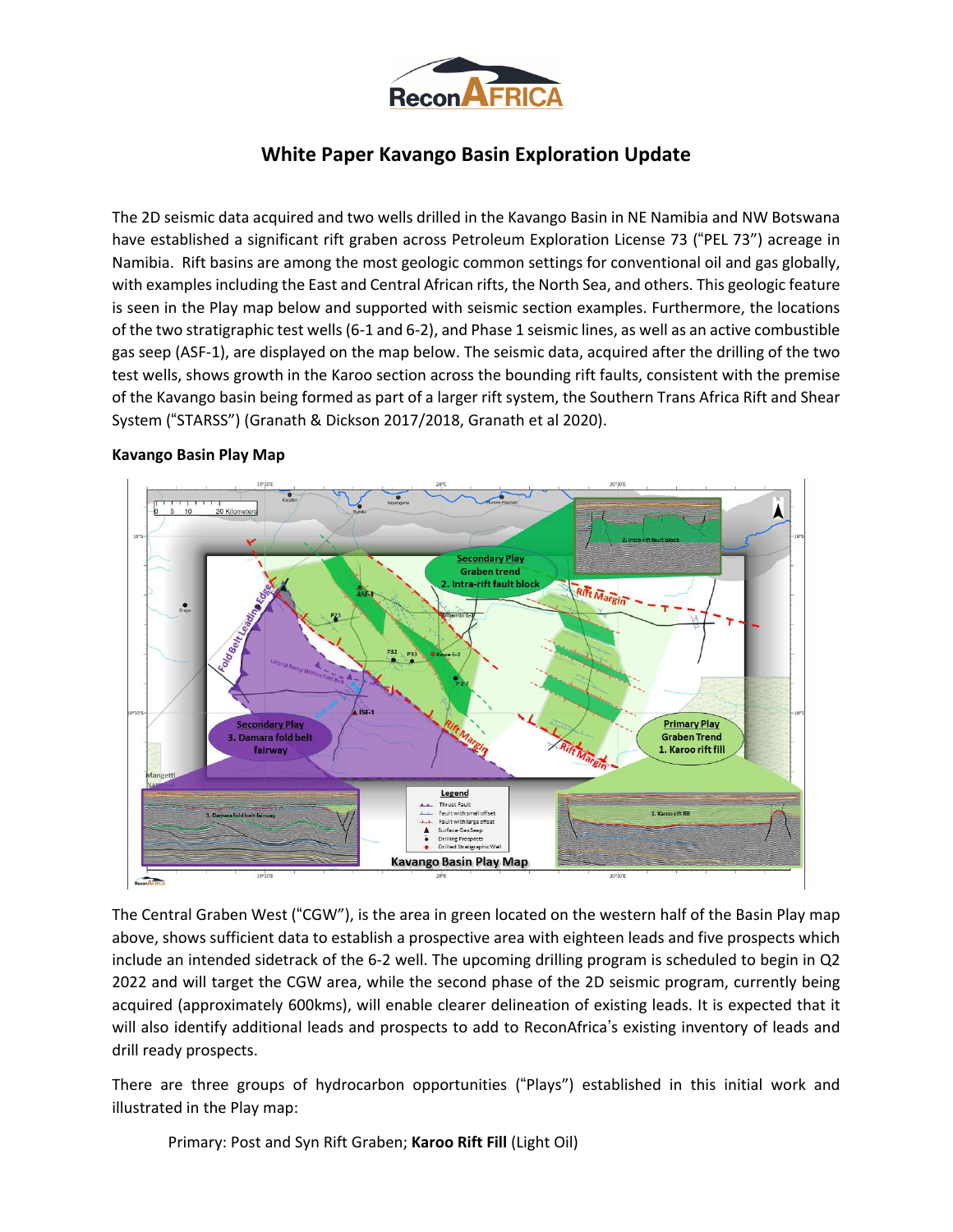Secondary: Post and Syn Rift Graben; **Intra-Rift Fault Blocks** (Light Oil)

Secondary: Pre-Rift, **Damara Fold Belt** (New Play, Gas/Gas Condensate)

Note that Pre-Rift Fold Belt structures are a new addition to the potential hydrocarbon opportunities of the basin and will be further delineated with Phase 2 and subsequent seismic programs.

## **Prospects**

A key seismic line contained within the CGW area, presented below, illustrates the area of two drill ready prospects, and the 6-2 well. The key horizons in the section are the Top of the Karoo (Yellow), the Karoo Ecca Group (Green) and the Base of Rift (Red). The growth in the interval between Ecca and Base of Rift is illustrated between the 6-2 well, and Prospect 33 to the west. A deep/thick area in between these two points is the prognosed depocenter and 'kitchen', flanked by faults that likely augmented the migration pathway to the 6-2 well and its oil shows. A sidetrack well from the existing 6-2 wellbore, targeting an updip section/interval, is expected to capture the potential accumulations in intervals with good porosity.



5 kms

Prospect 33 is a Rift Graben target with approximately 2X growth in the Permian Karoo clastics/shale section compared to the 6-2 well, with good potential reservoirs in these clastics and the Pre-Rift upper carbonates, which were encountered in the 6-2 well. The prospect has a combination of potential structural and stratigraphic traps. There is a deeper post-rift section on either side of the prospect to serve as potential hydrocarbon source, and good migration pathways. The stratified sequence seen in the seismic data indicates the presence of seals over the prospect.

Prospect 32 is also a rift graben target; a roll over structure with slightly less growth in the Karoo section compared to the Prospect 33, but with clear stratigraphic pinch out and onlap opportunities. Other potential trapping opportunities can be seen in the CGW area, most notably fault related traps and pinchouts at the major bounding rift faults, and basin floor stacked sands.

## **Stratigraphic Features**

The diagram below illustrates a generalized stratigraphic column for the Rift Graben areas of the Kavango basin. Six potential reservoirs and four potential source rock intervals have been identified in the rift trend and intra-rift fault blocks. The two stratigraphic test wells were drilled on intra-rift fault blocks and encountered multiple potential reservoirs in both the Permian Karoo graben rift fill, and the pre-rift carbonates. Oil and gas shows from these wells were encountered in the Karoo and pre-rift intervals. Future wells such as Prospect 33 and Prospect 32 will test additional stratigraphic expansion in the lower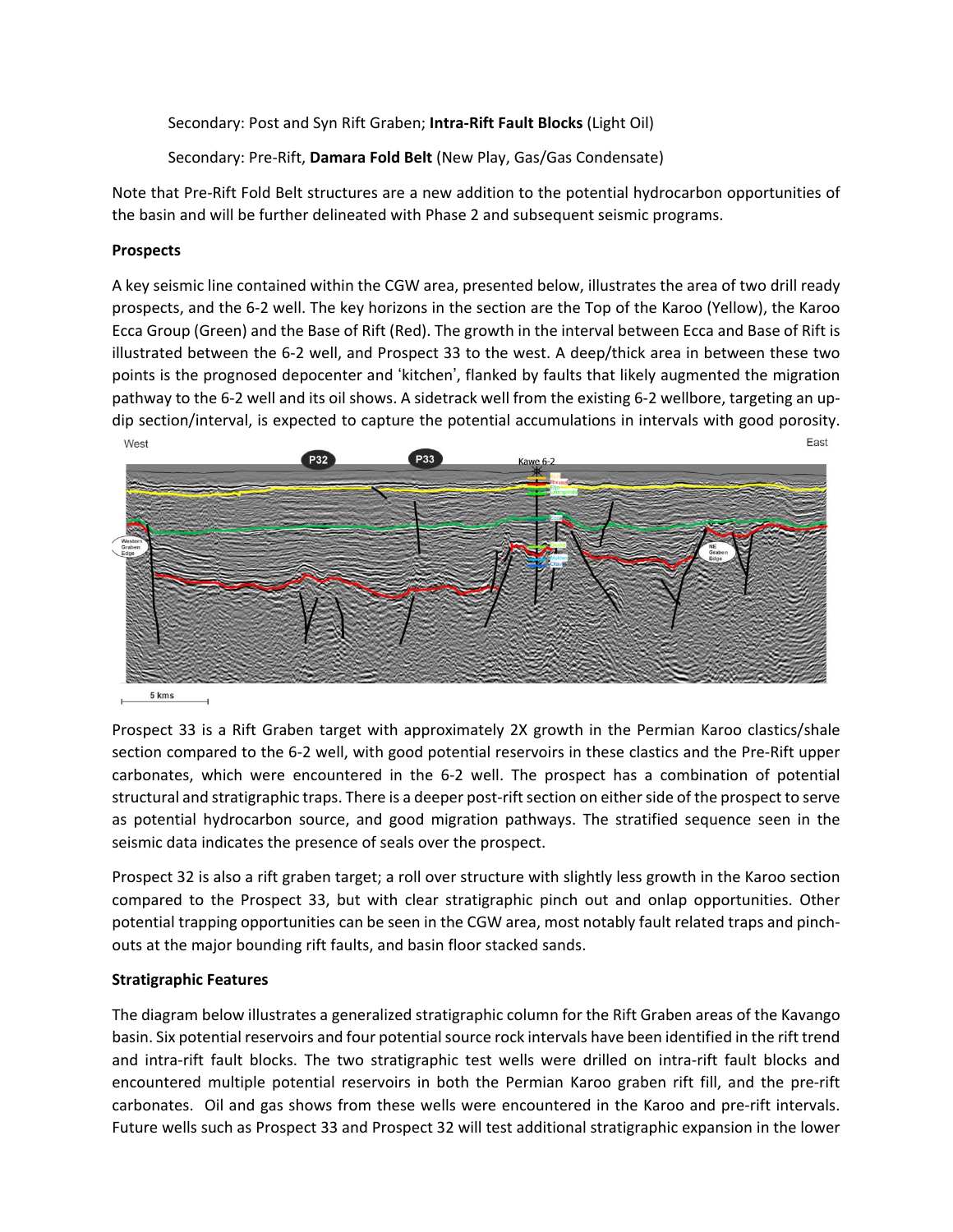Karoo, Ecca and Dwyka, which were not encountered in the first two test wells due to non-deposition or condensed stratigraphy.

Source rocks in the Permian Karoo are noted in several publications on the Lower Karoo Ecca and Dwyka intervals, as are source rocks in the pre-Rift, and seen in the Etosha wells (Etosha 1-1, 2-1, 5-1A) approximately 500 km to the west in the Owambo basin. Thermal basin modeling (1D) based on maturity data (vitrinite reflectance) indicates that approximately the lower 1/3 of the Karoo rift basin column will be in the light oil window.



### **Additional Data**

The 6-1 Well, as shown on the Play map above, drilled prior to seismic, delineates the northeast edge of the CGW. The seismic data indicates that the well is on a high, where the well crosses several major faults, non-deposition and/or erosion have resulted in a thinner and shallower Karoo section. The remaining sections of the well are various carbonates. There are three major zones of significant hydrocarbon shows in the well, all attributable to high conductive fracture density grading to minor fault swarms. The upper zones have oil shows with associated gas, like the 6-2 well, while the lower zones have gas with varying types of natural gas liquids (c2-c5 components). The 6-1 well indicates an active petroleum system and identifies two fluids: oil and gas both migrating along the intersected fault and fracture zones.

### **Active Combustible Gas Seep**

As part of our ongoing dialogue with local communities, an active combustible gasseep wasfound, termed ASF-1 on the map above in the northwest area of the CGW. Local villagers have reported other potential seeps as well. A third-party analysis of the seep data concluded that the samples are primarily thermogenic dry gas; however, potential for gas associated with liquid hydrocarbons (light oil and/or condensate) is also indicated. The third-party report states that 'the soil gas, fluorescence, and solid phase microextraction ("SPME") data document the presence of an active petroleum system in the PEL 73 survey area'. The analysis also provided integration with the gas data from the 6-1 and 6-2 wells. The location of the active seep is in an area of a large rift edge fault and some potential gas chimneying effects can be